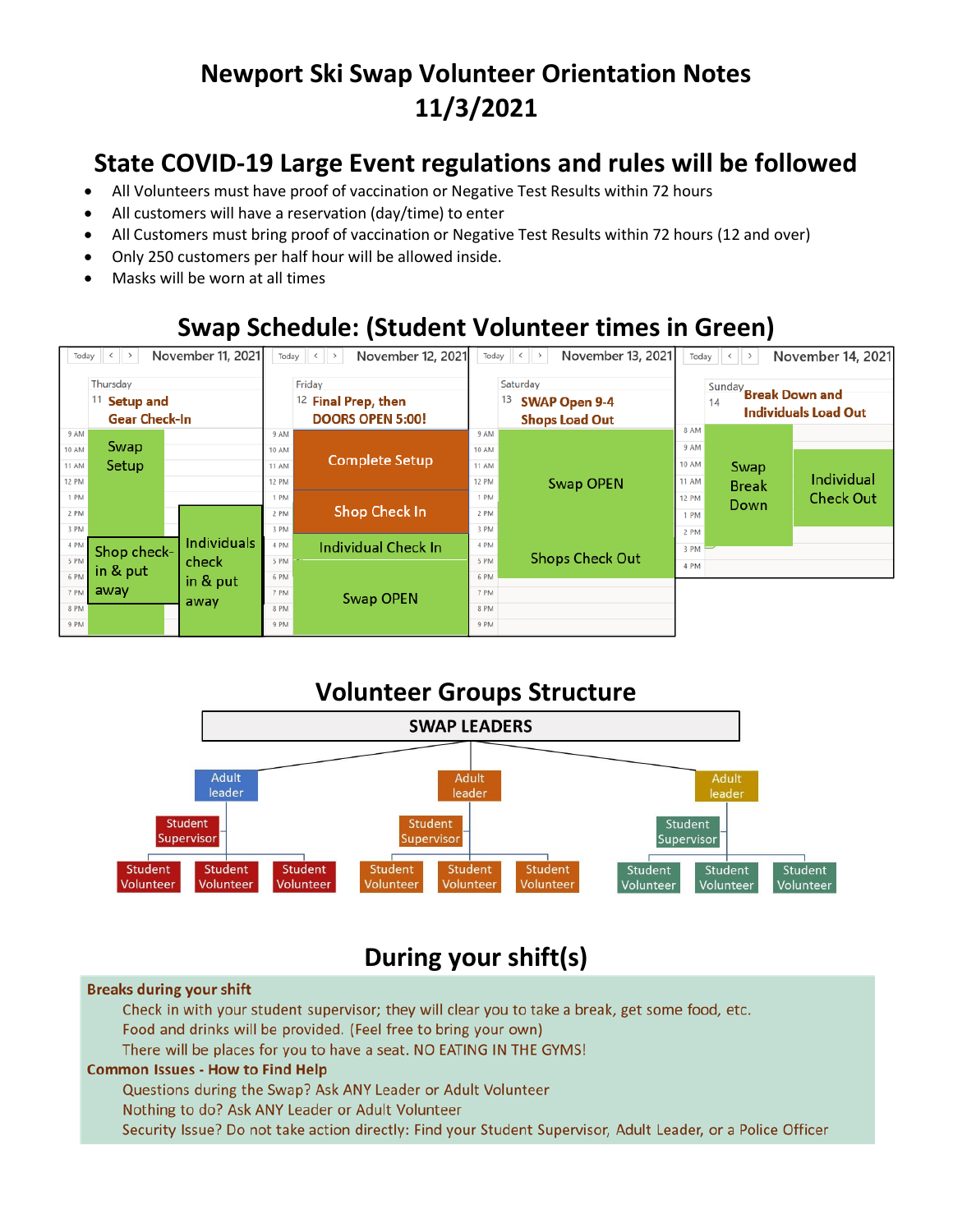# **Newport Ski Swap Volunteer Orientation Notes 11/3/2021**

## **What To Do When You Arrive**



## **Naviance Form**

| NEWPORT 2021 SKI SWAP<br>Use this form to record your volunteer hours                                        |         |                 |                    |                          |  |
|--------------------------------------------------------------------------------------------------------------|---------|-----------------|--------------------|--------------------------|--|
| DO NOT LOSE THIS FORM. IT IS YOUR PROOF OF HOURS WORKED - TAKE PICTURE WITH PHONE FOR<br><b>YOUR RECORDS</b> |         |                 |                    |                          |  |
|                                                                                                              |         |                 |                    |                          |  |
| Date                                                                                                         | Hour In | <b>Hour out</b> | <b>Total hours</b> | <b>PTSA</b> verification |  |
| Training<br>Nov 3rd                                                                                          | 7pm     | 8pm             | 1                  |                          |  |
| Thursday<br>Nov 11th                                                                                         |         |                 |                    |                          |  |
| Friday<br>Nov 12th                                                                                           |         |                 |                    |                          |  |
| Saturdav<br>Nov 13th                                                                                         |         |                 |                    |                          |  |
| Sundav<br>Nov 14th                                                                                           |         |                 |                    |                          |  |
| <b>Total hours:</b><br>Important information on how to submit your volunteer hours:                          |         |                 |                    |                          |  |
| 1. Save this document into pdf.                                                                              |         |                 |                    |                          |  |

- 2. Login to Naviance, check "x2vol" on bottom of the page (blue box)
- 3. Submit your hours by completing the form. Step by Step instructions:<br>https://bsd405.org/nhs/2021/07/instructions-to-record-community-service-hours/
- 4. Add this document as an attachment
- 5. Required supervisor's information
- Name: Karen Rhatigan, 2021 NHS Ski Swap <u>Volunteer Coordinator</u><br>Email: volunteer@newportptsa.org
-